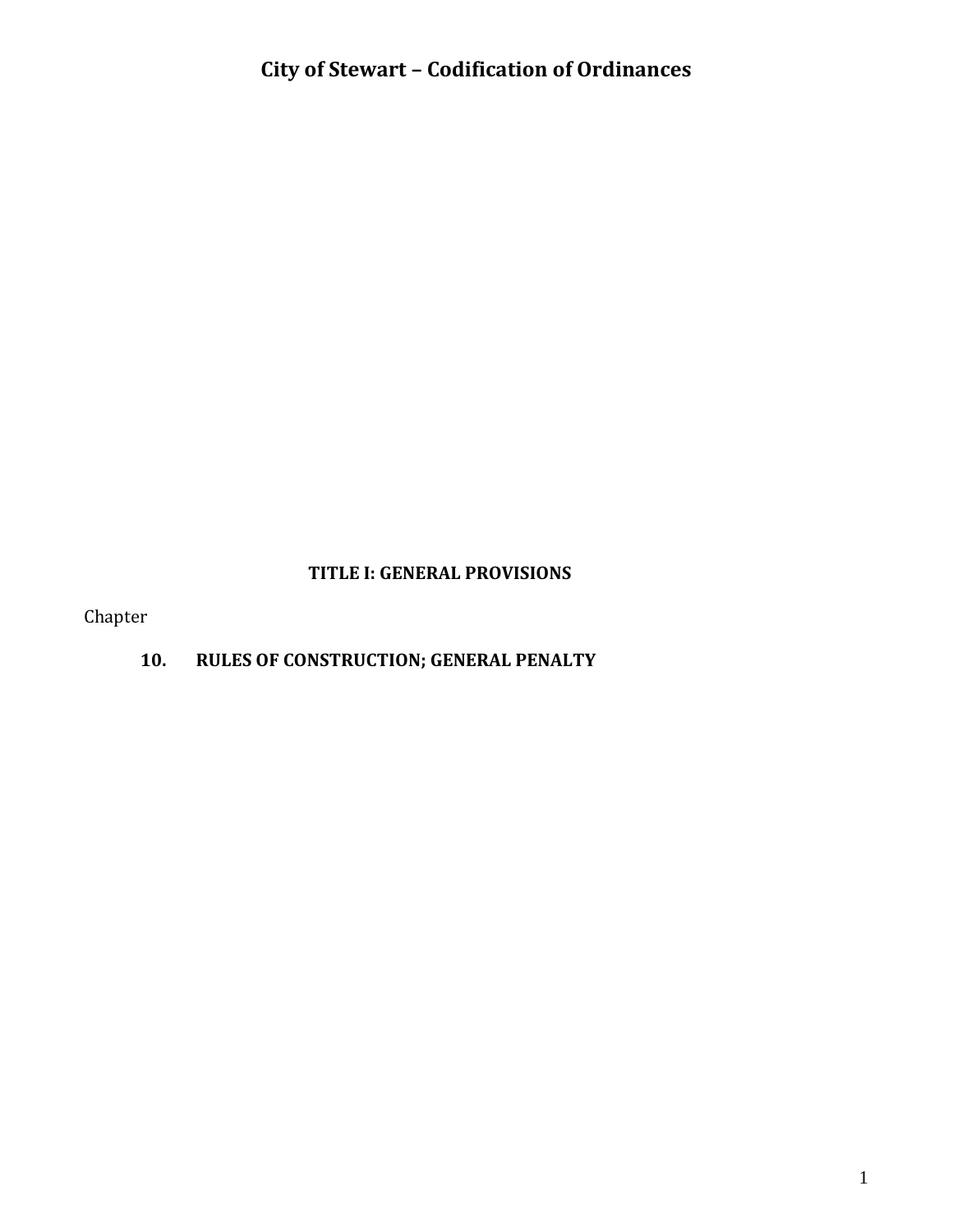#### **CHAPTER 10: RULES OF CONSTRUCTION; GENERAL PENALTY**

Section

- 10.01 Title of code
- 10.02 Rules of interpretation
- 10.03 Application to future ordinances
- 10.04 Captions
- 10.05 Definitions
- 10.06 Severability
- 10.07 Reference to other sections
- 10.08 Reference to offices
- 10.09 Errors and omissions
- 10.10 Official time
- 10.11 Reasonable time
- 10.12 Ordinances repealed
- 10.13 Ordinances unaffected
- 10.14 Effective date of ordinances
- 10.15 Repeal or modification of ordinance
- 10.16 Ordinances which amend or supplement code
- 10.17 Preservation of penalties, offenses, rights and liabilities
- 10.18 Copies of code
- 10.19 Adoption of statutes and rules and supplements by reference
- 10.20 Enforcement
- 10.98 Supplemental administrative penalties
- 10.99 General penalty and enforcement

Appendix A: Notice of code violation

### **§ 10.01 TITLE OF CODE.**

- (A)All ordinances of a permanent and general nature of the city, as revised, codified, rearranged, renumbered and consolidated into component codes, titles, chapters and sections, shall be known and designated as the "Stewart City Code", for which designation "code of ordinances", "codified ordinances" or "code" may be substituted. Code title, chapter and section headings do not constitute any part of the law as contained in the code.
- (B)All references to codes, titles, chapters and sections are to the components of the code unless otherwise specified. Any component code may be referred to and cited by its name, such as the "Traffic Code". Sections may be referred to and cited by the designation "§" followed by the number, such as "§10.01". Headings and captions used in this code other than the title, chapter and section numbers are employed for reference purposes only and shall not be deemed a part of the text of any section.

### **§ 10.02 RULES OF INTERPRETATION.**

- (A)*Generally*. Unless otherwise provided herein, or by law or implication required, the same rules of construction, definition and application shall govern the interpretation of this code as those governing the interpretation of state law.
- (B) *Specific rules of interpretation*. The construction of all ordinances of the city shall be by the following rules, unless that construction is plainly repugnant to the intent of the legislative body or of the context of the same ordinance.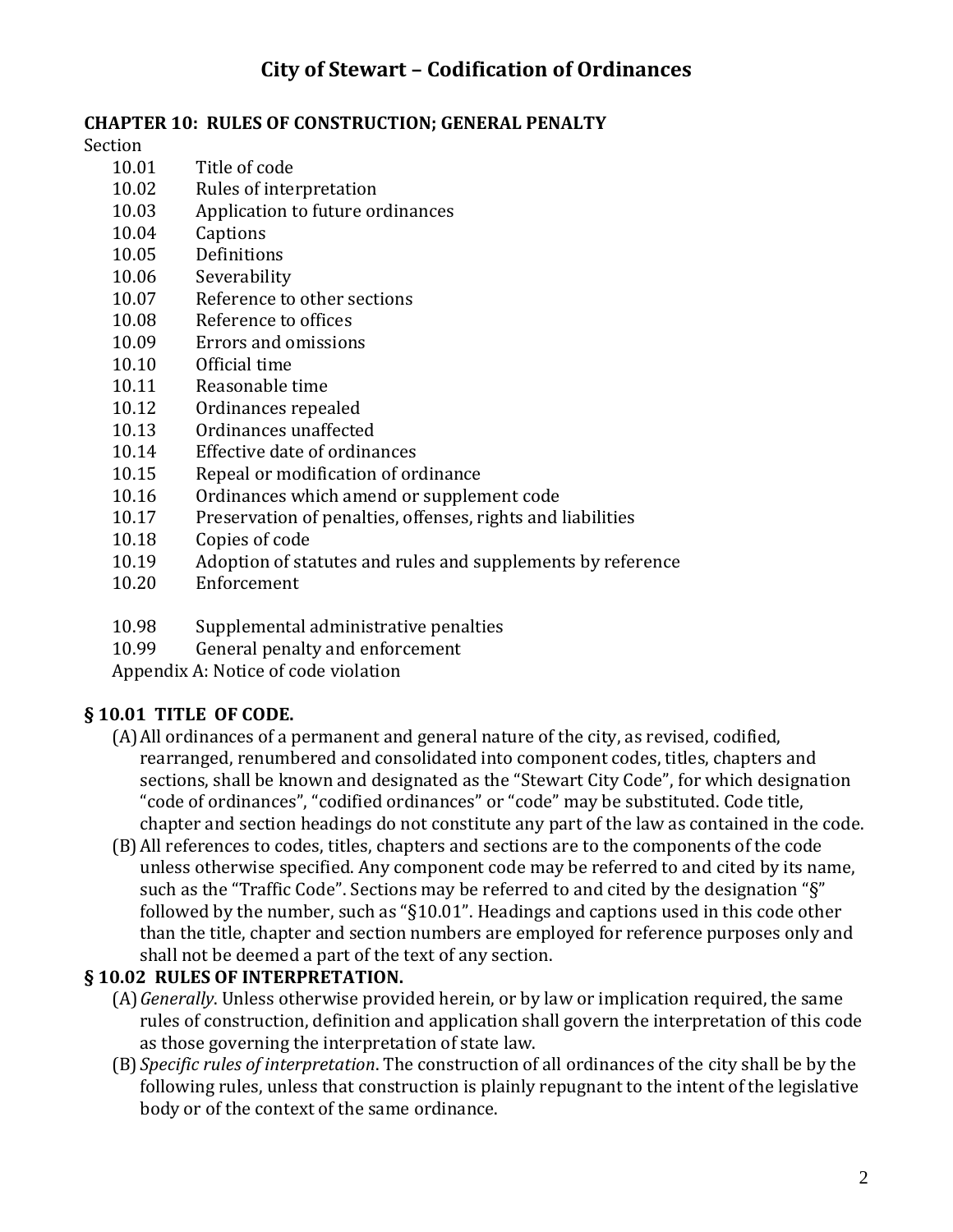- (1) *AND or OR*. Either conjunction shall include the other as if written "and/or", whenever the context requires.
- (2) *Acts by assistants*. When a statute, code provisions or ordinance requires an act to be done which, by law, an agent or deputy as well may do as the principal, that requisition shall be satisfied by the performance of the act by an authorized agent or deputy.
- (3) *Gender; singular and plural; tenses*. Words denoting the masculine gender shall be deemed to include the feminine and neuter genders; words in the singular shall include the plural, and words in the plural shall include the singular; the use of a verb in the present tense shall include the future, if applicable.
- (4) *General term*. A general term following specific enumeration of terms is not to be limited to the class enumerated unless expressly so limited.

### **§ 10.03 APPLICATION TO FUTURE ORDINANCES.**

All provisions of Title I compatible with future legislation shall apply to ordinances hereafter adopted which amend or supplement this code unless otherwise specifically provided.

### **§ 10.04 CAPTIONS.**

Headings and captions used in this code other than the title, chapter and section numbers are employed for reference purposes only and shall not be deemed a part of the text of any section.

### **§ 10.05 DEFINITIONS.**

- (A)*General rule*. Words and phrases shall be taken in their plain, ordinary and usual sense. However, technical words and phrases having a peculiar and appropriate meaning in law shall be understood according to their technical import.
- (B)*Definitions*. For the purpose of this code, the following definitions shall apply unless the context clearly indicates or requires a different meaning.

*CITY***.** Stewart, Minnesota. The term *CITY*, when used in this code, may also be used to refer to the City Council and its authorized representatives.

- *CODE, THIS CODE* or *THIS CODE OF ORDINANCES***.** This city code as modified by amendment, revision and adoption of new titles, chapters or sections.
- *COUNTY***.** The county or counties in which the city is located.

*MAY***.** The act referred to is permissive.

*MONTH***.** A calendar month.

- *OATH*. An affirmation in all cases in which, by law, an affirmation may be substituted for an oath, and in those cases the words *SWEAR* and *SWORN* shall be equivalent to the words *AFFIRM* and *AFFIRMED*. All terms shall mean a pledge taken by the person and administered by an individual authorized by state law.
- *OFFICER, OFFICE, EMPLOYEE, COMMISSION* or *DEPARTMENT***.** An officer, office, employee, commission or department of this city unless the context clearly requires otherwise.

### *PERSON***.**

- (1) Extends to and includes an individual, person, persons, firm, corporation, copartnership, trustee, lessee or receiver.
- (2) Whenever used in any clause prescribing and imposing a penalty, the terms *PERSON* or *WHOEVER*, as applied to any unincorporated entity, shall mean the partners or members thereof, and as applied to corporations, the officers or agents thereof.

*PRECEDING* or *FOLLOWING***.** Next before or next after, respectively.

*SHALL***.** The act referred to is mandatory.

*SIGNATURE* or *SUBSCRIPTION***.** Includes a mark when the person cannot write.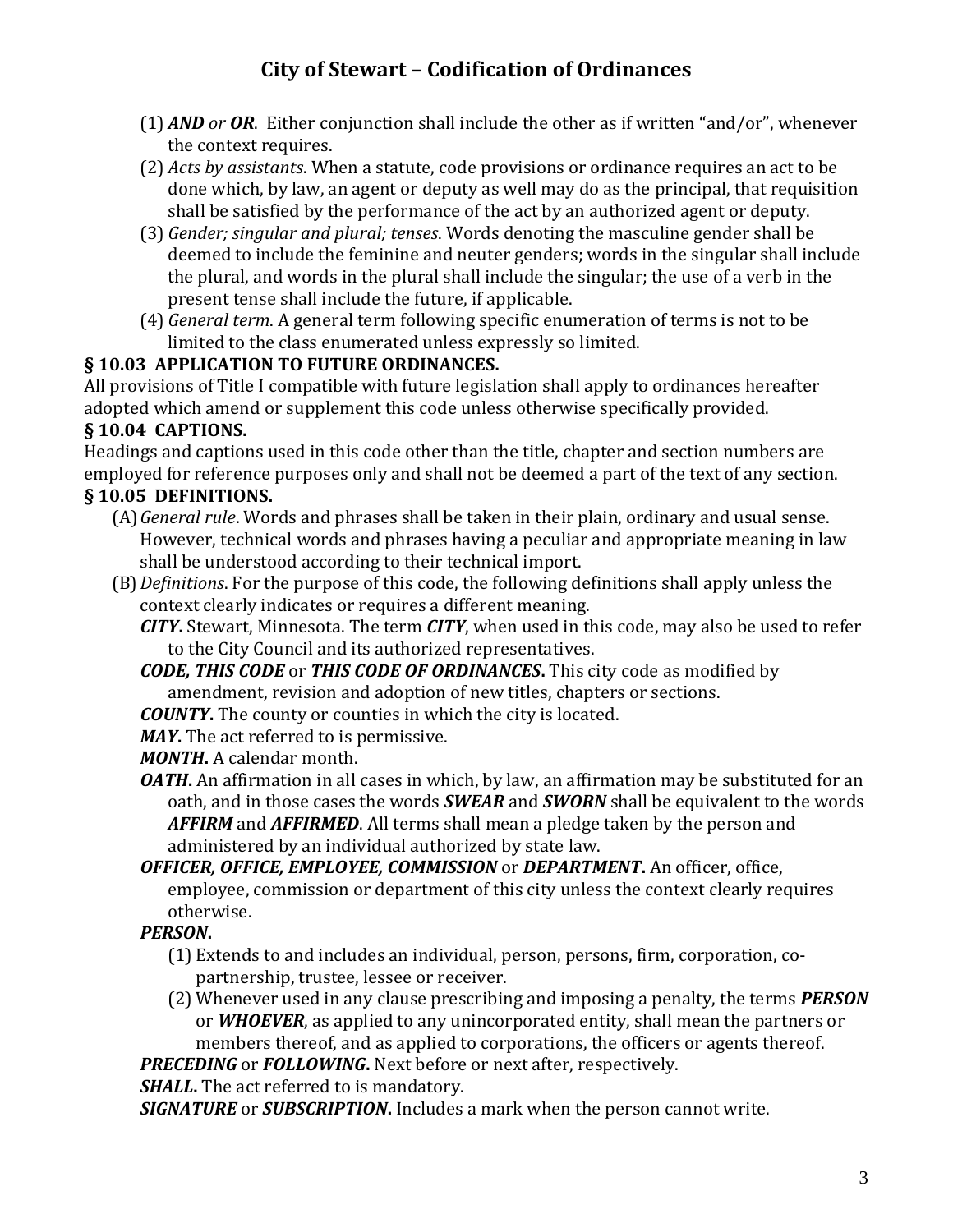*STATE***.** The State of Minnesota.

*SUBCHAPTER***.** A division of a chapter, designated in this code by a heading in the chapter analysis and a capitalized heading in the body of the chapter, setting apart a group of sections related by the subject matter of the heading. Not all chapters have *SUBCHAPTERS*.

*WRITTEN***.** Any representation of words, letters or figures, whether by printing or otherwise.

*YEAR***.** A calendar year, unless otherwise expressed.

### **§ 10.06 SEVERABILITY.**

If any provision of this code as now or later amended or its application to any person or circumstance is held invalid, the invalidity does not affect other provisions that can be given effect without the invalid provision or application.

### **§ 10.07 REFERENCE TO OTHER SECTIONS.**

Whenever in one section reference is made to another section hereof, that reference shall extend and apply to the section referred to as subsequently amended, revised, recodified or renumbered unless the subject matter is changed or materially altered by the amendment or revision.

### **§ 10.08 REFERENCE TO OFFICES.**

Reference to a public office or officer shall be deemed to apply to any office, officer or employee of the city exercising the powers, duties or functions contemplated in the provision, irrespective of any transfer of functions or change in the official title of the functionary.

### **§ 10.09 ERRORS AND OMISSIONS.**

- (A)If a manifest error is discovered, consisting of the misspelling of any words; the omission of any word or words necessary to express the intention of the provisions affected; the use of a word or words to which no meaning can be attached; or the use of a word or words when another word or words was clearly intended to express the intent, the spelling shall be corrected and the word or words supplied, omitted or substituted as will conform with the manifest intention, and the provisions shall have the same effect as though the correct words were contained in the text as originally published.
- (B)No alteration shall be made or permitted if any question exists regarding the nature or extent of the error.

### **§ 10.10 OFFICIAL TIME.**

The official time, as established by applicable state and federal laws, shall be the official time within this city for the transaction of all city business.

### **§ 10.11 REASONABLE TIME.**

- (A)In all cases where an ordinance requires an act to be done in a reasonable time or requires reasonable notice to be given, reasonable time or notice shall be deemed to mean the time which is necessary for a prompt performance of the act or the giving of the notice.
- (B)The time within which an act is to be done, as herein provided, shall be computed by excluding the first day and including the last. If the last day is a legal holiday or a Sunday, it shall be excluded.

### **§ 10.12 ORDINANCES REPEALED.**

This code, from and after its effective date, shall contain all of the provisions of a general nature pertaining to the subjects herein enumerated and embraced. All prior ordinances pertaining to the subjects treated by this code shall be deemed repealed from and after the effective date of this code.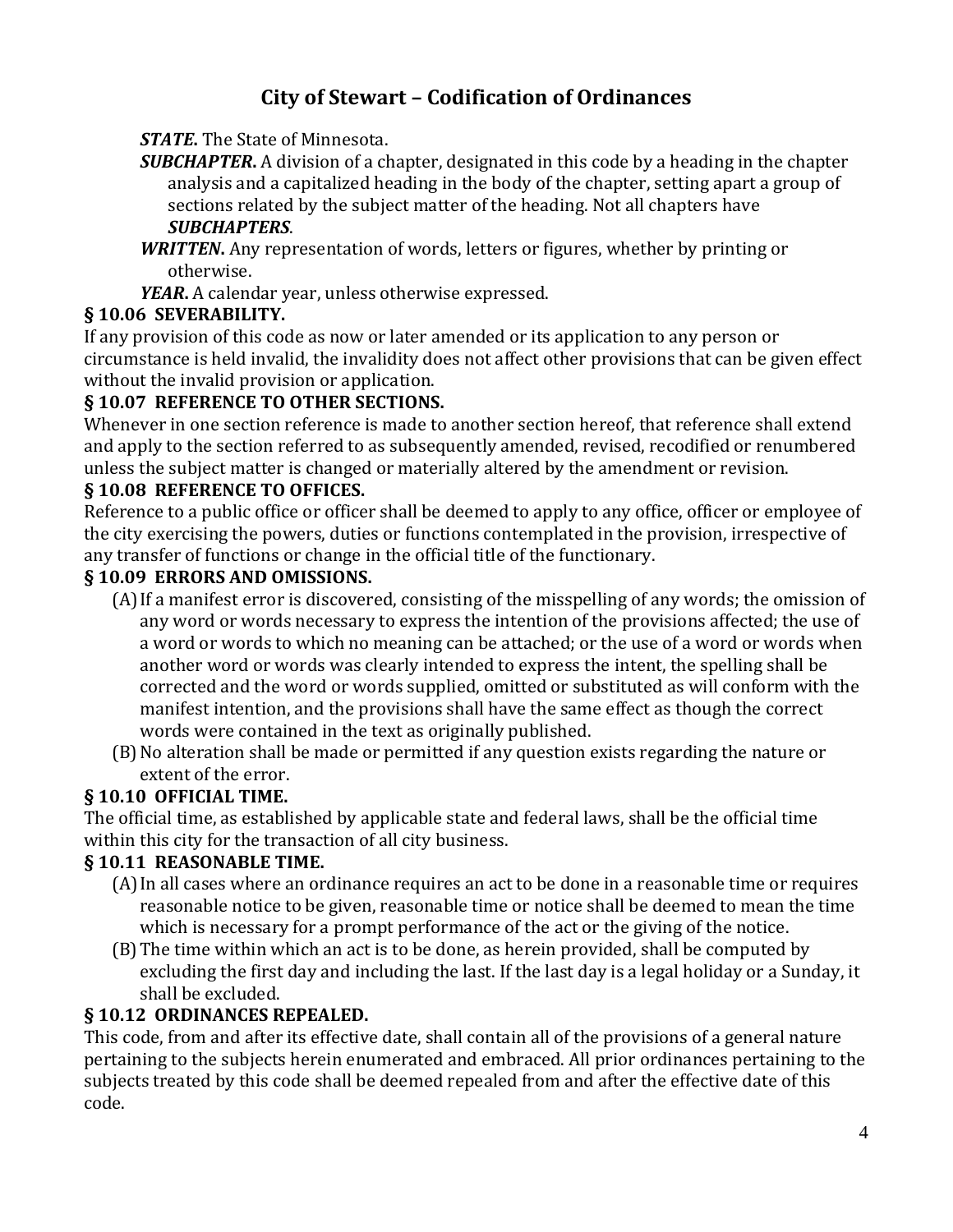### **§ 10.13 ORDINANCES UNAFFECTED.**

All ordinances of a temporary or special nature and all other ordinances pertaining to subjects not embraced in this code shall remain in full force and effect unless herein repealed expressly or by necessary implication.

# **§ 10.14 EFFECTIVE DATE OF ORDINANCES.**

All ordinances passed by the legislative body requiring publication shall take effect from and after the due publication thereof, unless otherwise expressly provided.

### **§ 10.15 REPEAL OR MODIFICATION OF ORDINANCE.**

- (A)Whenever any ordinance or part of an ordinance shall be repealed or modified by a subsequent ordinance, the ordinance or part of an ordinance thus repealed or modified shall continue in force until the publication of the ordinance repealing or modifying it when publication is required to give effect to it, unless otherwise expressly provided.
- (B)No suit, proceedings, right, fine, forfeiture or penalty instituted, created, given, secured or accrued under any ordinance previous to its repeal shall, in any way, be affected, released or discharged, but may be prosecuted, enjoyed and recovered as fully as if the ordinance had continued in force unless it is otherwise expressly provided.
- (C) When any ordinance repealing a former ordinance, clause or provision shall be itself repealed, the repeal shall not be construed to revive the former ordinance, clause or provision, unless it is expressly provided.

### **§ 10.16 ORDINANCES WHICH AMEND OR SUPPLEMENT CODE.**

- (A)If the City Council shall desire to amend any existing chapter or section of this code, the chapter or section shall be specifically repealed and a new chapter or section, containing the desired amendment, substituted in its place.
- (B)Any ordinance which is proposed to add to the existing code a new chapter or section shall indicate, with reference to the arrangement of this code, the proper number of the chapter or section. In addition to this indication as may appear in the text of the proposed ordinance, a caption or title shall be shown in concise form above the ordinance.

### **§ 10.17 PRESERVATION OF PENALTIES, OFFENSES, RIGHTS AND LIABILITIES.**

- (A)All offenses committed under laws in force prior to the effective date of this code shall be prosecuted and remain punishable as provided by those laws.
- (B)This code does not affect any rights or liabilities accrued, penalties incurred or proceedings begun prior to the effective date of this code.
- (C) The liabilities, proceedings and rights are continued; punishments, penalties or forfeitures shall be enforced and imposed as if this code had not been enacted.
- (D)In particular, any agreement granting permission to utilize highway right-of-ways, contracts entered into or franchises granted, the acceptance, establishment or vacation of any highway and the election of corporate officers shall remain valid in all respects, as if this code had not been enacted.

### **§ 10.18 COPIES OF CODE.**

The official copy of this code shall be kept in the office of the City Clerk-Treasurer for public inspection. The Clerk-Treasurer shall provide a copy for sale for a reasonable charge.

### **§ 10.19 ADOPTION OF STATUTES AND RULES AND SUPPLEMENTS BY REFERENCE.**

(A)It is the intention of the City Council that, when adopting this code, all future amendments to any state or federal rules and statutes adopted by reference in this code or referenced in this code are hereby adopted by reference or referenced as if they had been in existence at the time this code was adopted, unless there is clear intention expressed in the code to the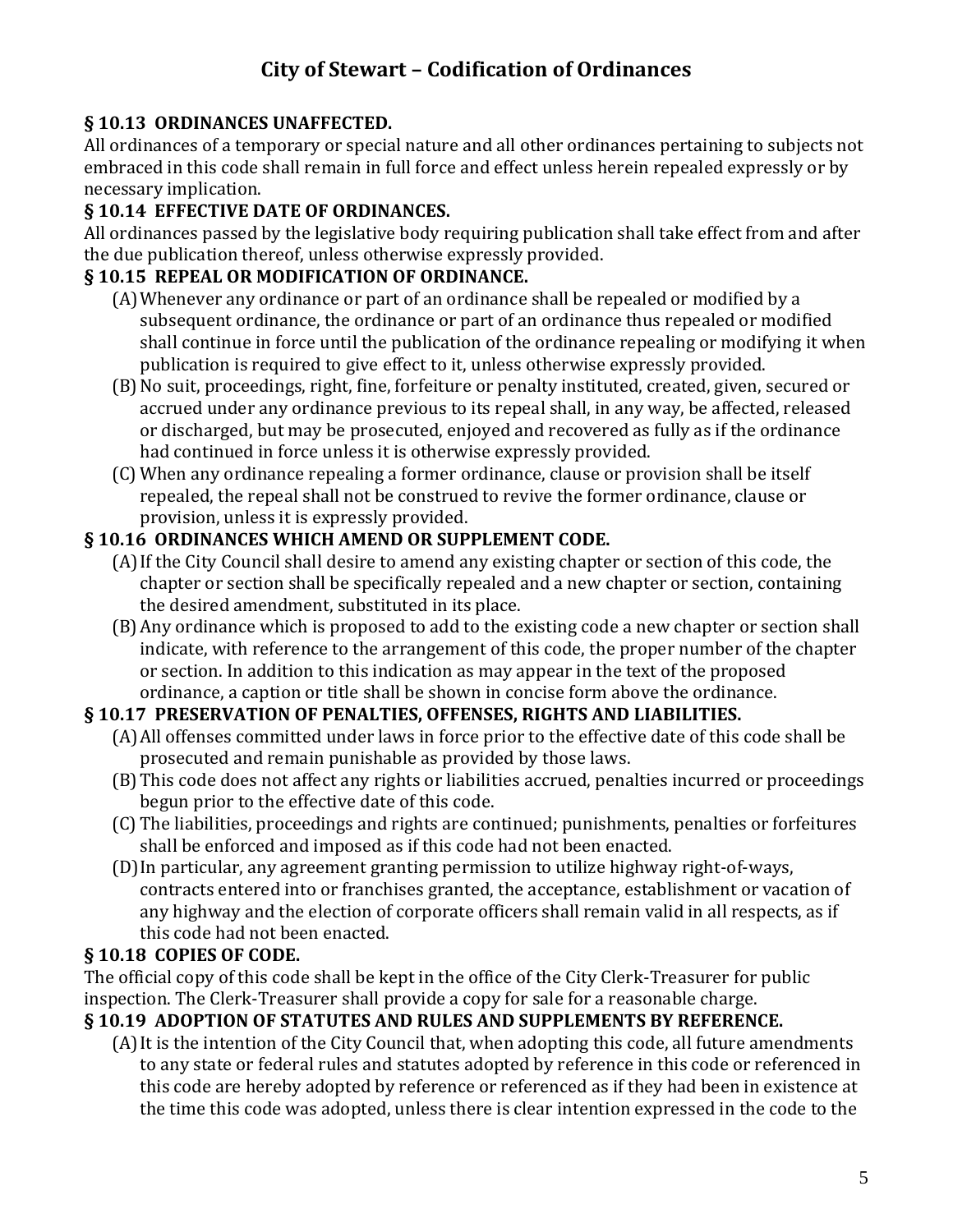contrary.

(B)It is the intention of the City Council that, when adopting this code, all future supplements are hereby adopted as if they had been in existence at the time this code was enacted, unless there is clear intention expressed in the code to the contrary.

### **§ 10.20 ENFORCEMENT.**

- (A)Any licensed peace officer of the city's Police Department, or the County Sheriff, or any Deputy Sheriff shall have the authority to enforce any provision of this code.
- (B)As permitted by M.S. §626.862, as it may be amended from time to time, the City Clerk-Treasurer shall have the authority to administer and enforce this code. In addition, under that statutory authority, certain individuals designated within the code or by the Clerk-Treasurer or City Council shall have the authority to administer and enforce the provisions specified. All and any person or persons designated may issue a citation in lieu of arrest or continued detention to enforce any provision of the code.
- (C) The City Clerk-Treasurer and any city official or employee designated by this code who has the responsibility to perform a duty under this code may with the permission of a licensee of a business or owner of any property or resident of a dwelling, or other person in control of any premises, inspect or otherwise enter any property to enforce compliance with this code.
- (D)If the licensee, owner, resident or other person in control of a premises objects to the inspection of or entrance to the property, the City Clerk-Treasurer, peace officer or any employee or official charged with the duty of enforcing the provisions of this code may, upon a showing that probable cause exists for the issuance of a valid search warrant from a court of competent jurisdiction, petition and obtain a search warrant before conducting the inspection or otherwise entering the property. This warrant shall be only to determine whether the provisions of this code enacted to protect the health, safety and welfare of the people are being complied with and to enforce these provisions only and no criminal charges shall be made as a result of the warrant. No warrant shall be issued unless there be probable cause to issue the warrant. Probable cause occurs if the search is reasonable. Probable cause does not depend on specific knowledge of the condition of a particular property.
- (E) Every licensee, owner, resident or other person in control of property within the city shall permit at reasonable times inspections of or entrance to the property by the City Clerk-Treasurer or any other authorized city officer or employee only to determine whether the provisions of this code enacted to protect the health, safety and welfare of the people are being complied with and to enforce these provisions. Unreasonable refusal to permit the inspection of or entrance to the property shall be grounds for termination of any and all permits, licenses or city service to the property. Mailed notice shall be given to the licensee, owner, resident or other person in control of the property, stating the grounds for the termination, and the licensee, owner, resident or other person in control of the property shall be given an opportunity to appear before the City Clerk-Treasurer to object to the termination before it occurs, subject to appeal of the Clerk-Treasurer's decision to the City Council at a regularly scheduled or special meeting.
- (F) Nothing in this section shall be construed to limit the authority of the city to enter private property in urgent emergency situations where there is an imminent danger in order to protect the public health, safety and welfare.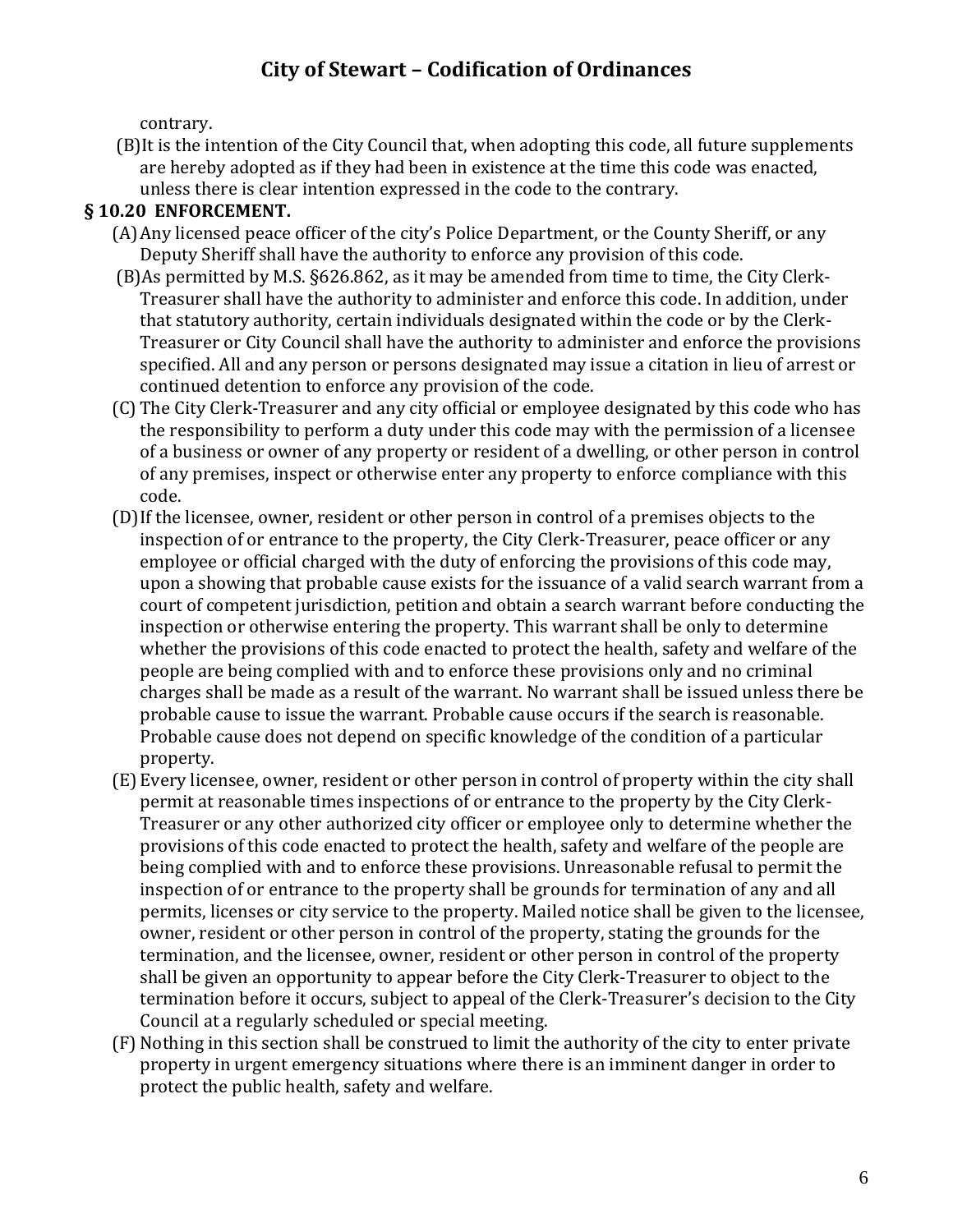#### **§ 10.98 SUPPLEMENTAL ADMINISTRATIVE PENALTIES.**

- (A)In addition to those administrative penalties established in this code and the enforcement powers granted in §10.20, the City Council is authorized to create by resolution, adopted by a majority of the members of the Council, supplemental administrative penalties. The resolution may be in the form established by the Council. The resolution may not proscribe administrative penalties for traffic offenses designated by M.S. §169.999.
- (B)These administrative penalty procedures in this section are intended to provide the public and the city with an informal, cost effective and expeditious alternative to traditional criminal charges for violations of certain provisions of this code. The procedures are intended to be voluntary on the part of those who have been charged with those offenses.
- (C) Administrative penalties for violations of various provisions of the code, other than those penalties established in the code or in statutes that are adopted by reference, may be established from time to time by resolution of a majority of the members of the City Council. In order to be effective, an administrative penalty for a particular violation must be established before the violation occurred.
- (D)In the discretion of the peace officer, City Clerk-Treasurer or other person giving notice of an alleged violation of a provision of this code, in a written notice of an alleged violation, sent by first class mail to the person who is alleged to have violated the code, the person giving notice may request the payment of a voluntary administrative penalty for the violation directly to the City Clerk-Treasurer within 14 days of the notice of the violation. A sample notice is contained in Appendix A to this chapter. In the sole discretion of the person giving the notice of the alleged violation, the time for payment may be extended an additional 14 days, whether or not requested by the person to whom the notice has been given. In addition to the administrative penalty, the person giving notice may request in the notice to the alleged violator to adopt a compliance plan to correct the situation resulting in the alleged violation and may provide that if the alleged violator corrects the situation resulting in the alleged violation within the time specified in the notice, that the payment of the administrative penalty will be waived.
- (E)At any time before the payment of the administrative penalty is due, the person who has been given notice of an alleged violation may request to appear before the City Council to contest the request for payment of the penalty. After a hearing before the Council, the Council may determine to withdraw the request for payment or to renew the request for payment. Because the payment of the administrative penalty is voluntary, there shall be no appeal from the decision of the Council.
- (F)At any time after the date the payment of the administrative penalty is due, if the administrative penalty remains unpaid or the situation creating the alleged violation remains uncorrected, the city, through its attorney, may bring criminal charges in accordance with state law and this code. Likewise, the city, in its discretion, may bring criminal charges in the first instance, rather than requesting the payment of an administrative penalty, even if a penalty for the particular violation has been established by Council resolution. If the administrative penalty is paid, or if any requested correction of the situation resulting in the violation is completed, no criminal charges shall be initiated by the city for the alleged violation.

### **§ 10.99 GENERAL PENALTY AND ENFORCEMENT.**

(A)Any person, firm or corporation who violates any provision of this code for which another penalty is not specifically provided shall, upon conviction, be guilty of a misdemeanor. The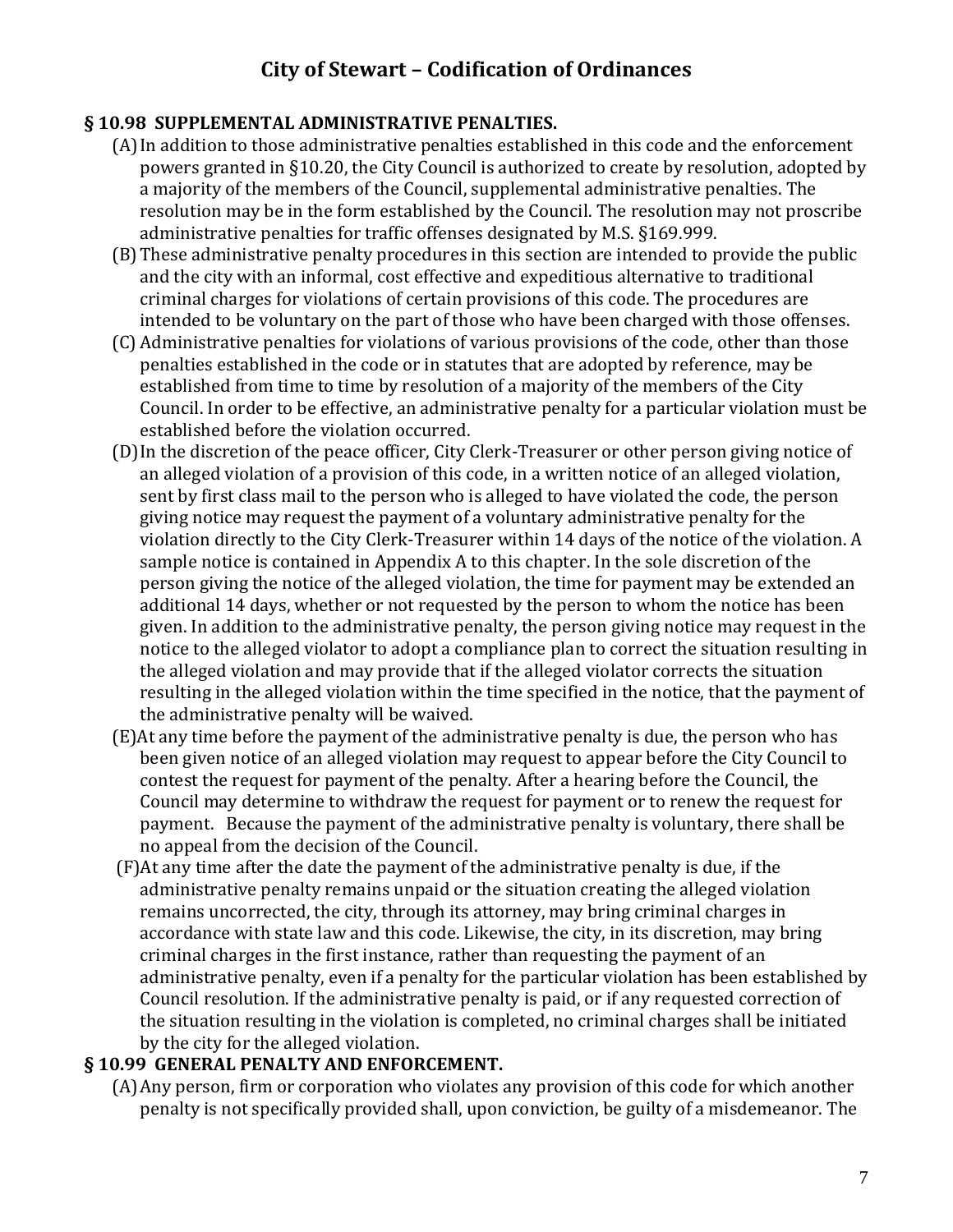penalty which may be imposed for any crime which is a misdemeanor under this code, including State Statutes specifically adopted by reference, shall be a sentence of not more than 90 days or a fine of not more than \$1,000, or both.

- (B)Any person, firm or corporation who violates any provision of this code, including State Statutes specifically adopted by reference, which is designated to be a petty misdemeanor shall, upon conviction be guilty of a petty misdemeanor. The penalty which may be imposed for any petty offense which is a petty misdemeanor shall be a sentence of a fine of not more than \$300.
- (C) Pursuant to M.S. §631.48, as it may be amended from time to time, in either the case of a misdemeanor or a petty misdemeanor, the costs of prosecution may be added. A separate offense shall be deemed committed upon each day during which a violation occurs or continues.
- (D)The failure of any officer or employee of the city to perform any official duty imposed by this code shall not subject the officer or employee to the penalty imposed for a violation.
- (E)In addition to any penalties provided for in this section or in §10.98, if any person, firm or corporation fails to comply with any provision of this code, the Council or any city official designated by it, may institute appropriate proceedings at law or at equity to restrain, correct or abate the violation.